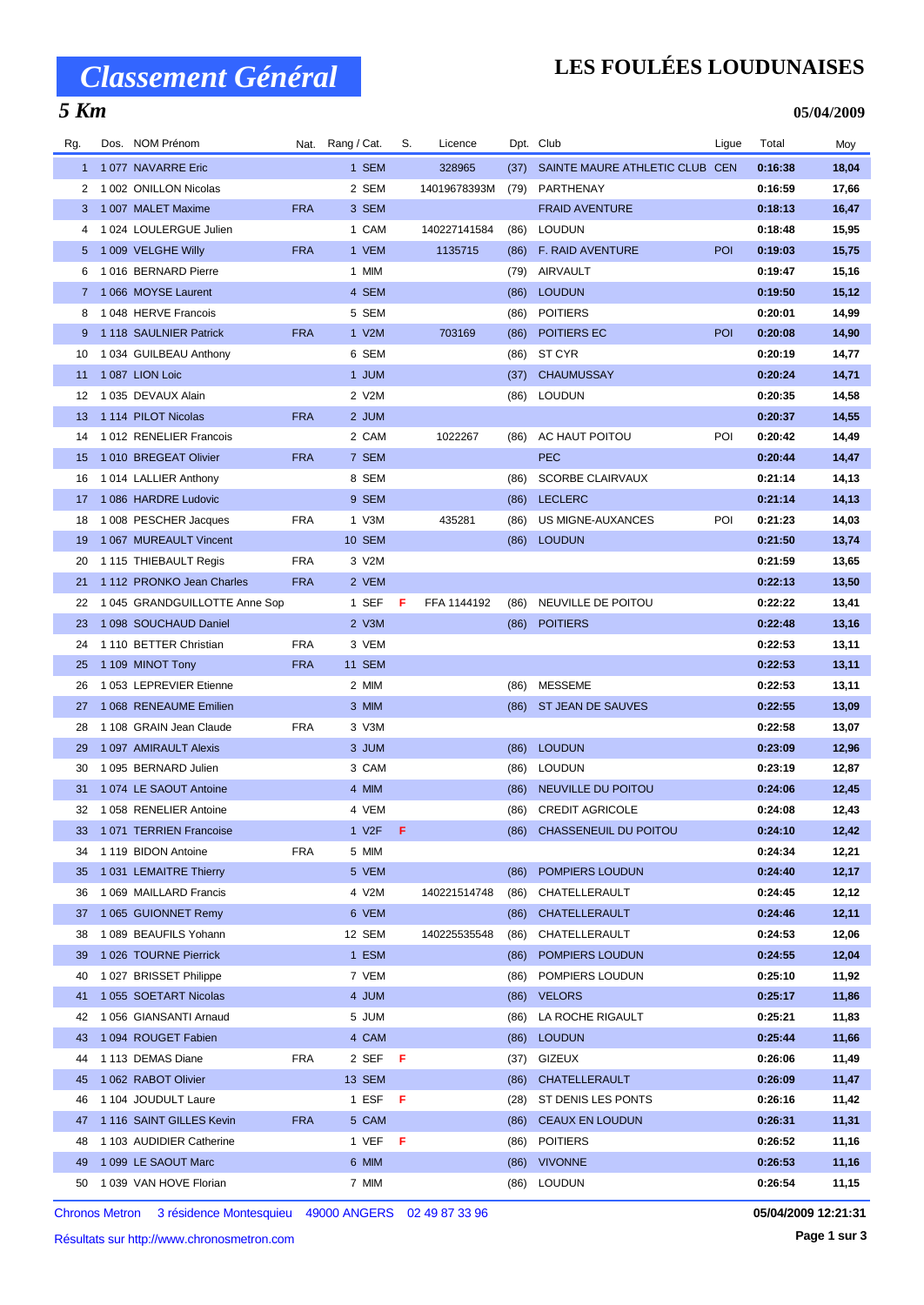## *5 Km*

## **LES FOULÉES LOUDUNAISES**

**05/04/2009**

| Rg. | Dos. NOM Prénom             |            | Nat. Rang / Cat.   | S. | Licence      |      | Dpt. Club                      | Ligue      | Total   | Moy   |
|-----|-----------------------------|------------|--------------------|----|--------------|------|--------------------------------|------------|---------|-------|
| 51  | 1018 VILLETTE Oceane        |            | 1 MIF              | F. | 604757       | (86) | AC HAUT POITOU                 | POI        | 0:26:57 | 11,13 |
| 52  | 1046 GERONA Jeremy          |            | 2 ESM              |    |              | (34) | <b>MONTPELLIER</b>             |            | 0:27:20 | 10,98 |
| 53  | 1015 LARSONNIER Victor      |            | 6 CAM              |    |              | (53) | MONTIGNE LE BRILLANT           |            | 0:27:31 | 10,90 |
| 54  | 1 107 HADI Morgan           | <b>FRA</b> | 8 MIM              |    |              | (86) | <b>POITIERS</b>                |            | 0:27:43 | 10,82 |
| 55  | 1078 THOMAS Evelyne         |            | 2 V2F              | F  |              | (86) |                                |            | 0:27:46 | 10,80 |
| 56  | 1083 FRESHES Damien         |            | 8 VEM              |    |              | (86) | <b>LOUDUN</b>                  |            | 0:27:54 | 10,75 |
| 57  | 1075 LINARD Sylvain         |            | 14 SEM             |    |              |      | (44) VALLET                    |            | 0:28:12 | 10,64 |
| 58  | 1 117 COLIN Martial         | <b>FRA</b> | 5 V2M              |    |              | (86) | <b>LOUDUN</b>                  |            | 0:28:50 | 10,41 |
| 59  | 1 049 HUDON Adeline         |            | 1 CAF              | F  | 538329       | (49) | AS CULTURELLE VERRIE ROU M P-L |            | 0:28:55 | 10,38 |
| 60  | 1050 PLANTARD Nathalie      |            | 3 SEF              | F  | 713030       | (49) | AS CULTURELLE VERRIE ROU M P-L |            | 0:29:01 | 10,34 |
| 61  | 1061 CHENE Jean Paul        |            | 6 V2M              |    |              | (86) | CHATELLERAULT                  |            | 0:29:05 | 10,32 |
| 62  | 1041 GRIGNON Guylene        |            | 2 VEF              | F  |              | (37) | <b>MONTS</b>                   |            | 0:29:15 | 10,26 |
| 63  | 1 036 GUILBAULT Jean Claude |            | 4 V3M              |    |              | (86) | <b>NIEUIL L ESPOIR</b>         |            | 0:29:20 | 10,23 |
| 64  | 1047 GUILBAULT Alain        |            | 7 V2M              |    |              |      | <b>LOUDUN</b>                  |            | 0:29:27 | 10,19 |
| 65  | 1029 FRESNAIS Fabiola       |            | 4 SEF              | F  |              | (86) | POMPIERS LOUDUN                |            | 0:30:05 | 9,97  |
| 66  | 1 120 MARTIN Claude         | <b>FRA</b> | 9 VEM              |    |              | (86) | <b>LOUDUN</b>                  |            | 0:30:25 | 9,86  |
| 67  | 1 090 SATABIN William       |            | 8 V2M              |    |              | (86) | <b>LOUDUN</b>                  |            | 0:30:30 | 9,83  |
| 68  | 1085 FLAMBARD Floriane      |            | 5 SEF              | F  |              | (86) | <b>LECLERC</b>                 |            | 0:30:47 | 9,74  |
| 69  | 1084 NAULET Vanessa         |            | 6 SEF              | F  |              | (86) | <b>LECLERC</b>                 |            | 0:30:48 | 9,74  |
| 70  | 1017 RAT Claudie            |            | 3 V2F              | F  |              | (86) | <b>LOUDUN</b>                  |            | 0:30:53 | 9,71  |
| 71  | 1043 BUSSEREAU Jean         |            | 1 V4M              |    |              | (86) | <b>INGRANDES SUR VIENNE</b>    |            | 0:31:06 | 9,65  |
| 72  | 1088 GAUTREAU Chantal       |            | 4 V2F              | F  |              | (86) | <b>CURCAY SUR DIVE</b>         |            | 0:32:02 | 9,37  |
| 73  | 1 051 LEPREVIER Sylvie      |            | 3 VEF              | F  |              | (86) | <b>MESSEME</b>                 |            | 0:32:08 | 9,34  |
| 74  | 1 060 BACLE Regis           |            | 10 VEM             |    |              | (86) | <b>LOUDUN</b>                  |            | 0:32:33 | 9,22  |
| 75  | 1013 DUPUIS Nathalie        |            | 4 VEF              | F  |              | (86) | <b>LOUDUN</b>                  |            | 0:32:42 | 9,18  |
| 76  | 1 091 BELLAUD Manon         |            | 1 JUF              | F  |              | (86) | <b>LOUDUN</b>                  |            | 0:32:43 | 9,17  |
| 77  | 1 020 PATOIZEAU Clara       |            | 2 CAF              | F  |              | (86) | <b>LOUDUN</b>                  |            | 0:32:55 | 9,11  |
| 78  | 1 092 GAUCLIN Manon         |            | 2 MIF              | F  |              | (86) | <b>LOUDUN</b>                  |            | 0:33:54 | 8,85  |
| 79  | 1073 LE SAOUT Emmanuel      |            | 11 VEM             |    |              | (86) | NEUVILLE DU POITOU             |            | 0:34:18 | 8,75  |
| 80  | 35 PICARD Patricia          |            | 5 VEF              | F  |              | (86) | MOUTERRE SILLY                 |            | 0:34:49 | 8,61  |
| 81  | 1 105 POUCINEAU Stephanie   |            | 7 SEF              | F  |              | (17) | LA ROCHELLE                    |            | 0:34:50 | 8,61  |
| 82  | 1081 BRIAIS Caroline        |            | 8 SEF              | F  |              | (86) | <b>POITIERS</b>                |            | 0:34:57 | 8,59  |
|     | 83 1 040 BONHOMME Caroline  |            | 6 VEF F            |    | 1124348      |      | (41) CA MONTRICHARD            | <b>CEN</b> | 0:35:00 | 8,57  |
| 84  | 1079 ALPHONSE Berangere     |            | 9 SEF              | F  |              | (37) | JOUE LES TOURS                 |            | 0:35:03 | 8,56  |
| 85  | 1 080 MARIEAU Sophie        |            | <b>10 SEF</b>      | F. |              | (86) | <b>POITIERS</b>                |            | 0:35:04 | 8,56  |
| 86  | 1030 MARSAULT Sthephanie    |            | 11 SEF             | F  |              | (86) | POMPIERS LOUDUN                |            | 0:35:24 | 8,47  |
| 87  | 1 072 LE SAOUT Fabienne     |            | 7 VEF              | F  |              | (86) | NEUVILLE DE POITOU             |            | 0:35:25 | 8,47  |
| 88  | 1054 SOETART Rolande        |            | 8 VEF              | F  |              |      | (86) VELORS                    |            | 0:35:37 | 8,42  |
| 89  | 332 MARSAULT Jean Michel    | <b>FRA</b> | 12 VEM             |    |              |      |                                |            | 0:36:45 | 8,16  |
| 90  | 1011 HART Jennifer          |            | 12 SEF             | F  | T162949      | (75) | <b>PARIS</b>                   |            | 0:37:30 | 8,00  |
| 91  | 1 021 PATOIZEAU Beatrice    |            | 9 VEF              | F  |              | (86) | <b>LOUDUN</b>                  |            | 0:37:33 | 7,99  |
| 92  | 1019 PATOIZEAU Franck       |            | 13 VEM             |    | 140225366631 | (86) | <b>LOUDUN</b>                  |            | 0:37:34 | 7,99  |
| 93  | 1 102 JOUDULT Christine     |            | <b>10 VEF</b>      | F  |              | (28) | ST DENIS LES PONTS             |            | 0:37:54 | 7,91  |
| 94  | 1 028 RICHOU Magalie        |            | 13 SEF             | F  |              | (86) | POMPIERS LOUDUN                |            | 0:38:11 | 7,86  |
| 95  | 1 042 LUCAS Marie Ange      |            | 5 V2F              | F  |              | (86) | <b>CREDIT AGRICOLE</b>         |            | 0:38:15 | 7,84  |
| 96  | 1038 CHAPUS Madeleine       |            | 6 V2F              | F  |              | (86) | CEAUX EN LOUDUN                |            | 0:38:26 | 7,81  |
| 97  | 1033 FERRY Sylvette         |            | 7 V <sub>2</sub> F | F  |              | (86) | 86200                          |            | 0:38:44 | 7,74  |
| 98  | 1037 GIRARD Martine         |            | 8 V2F              | F  |              | (86) | <b>LOUDUN</b>                  |            | 0:38:44 | 7,74  |
| 99  | 1 044 POUCINEAU Catherine   |            | 9 V2F              | F  |              | (86) | <b>LOUDUN</b>                  |            | 0:38:46 | 7,74  |
| 100 | 1 052 LEPREVIER Annabelle   |            | 2 JUF              | F  |              | (86) | <b>MESSEME</b>                 |            | 0:38:53 | 7,72  |

Chronos Metron 3 résidence Montesquieu 49000 ANGERS 02 49 87 33 96